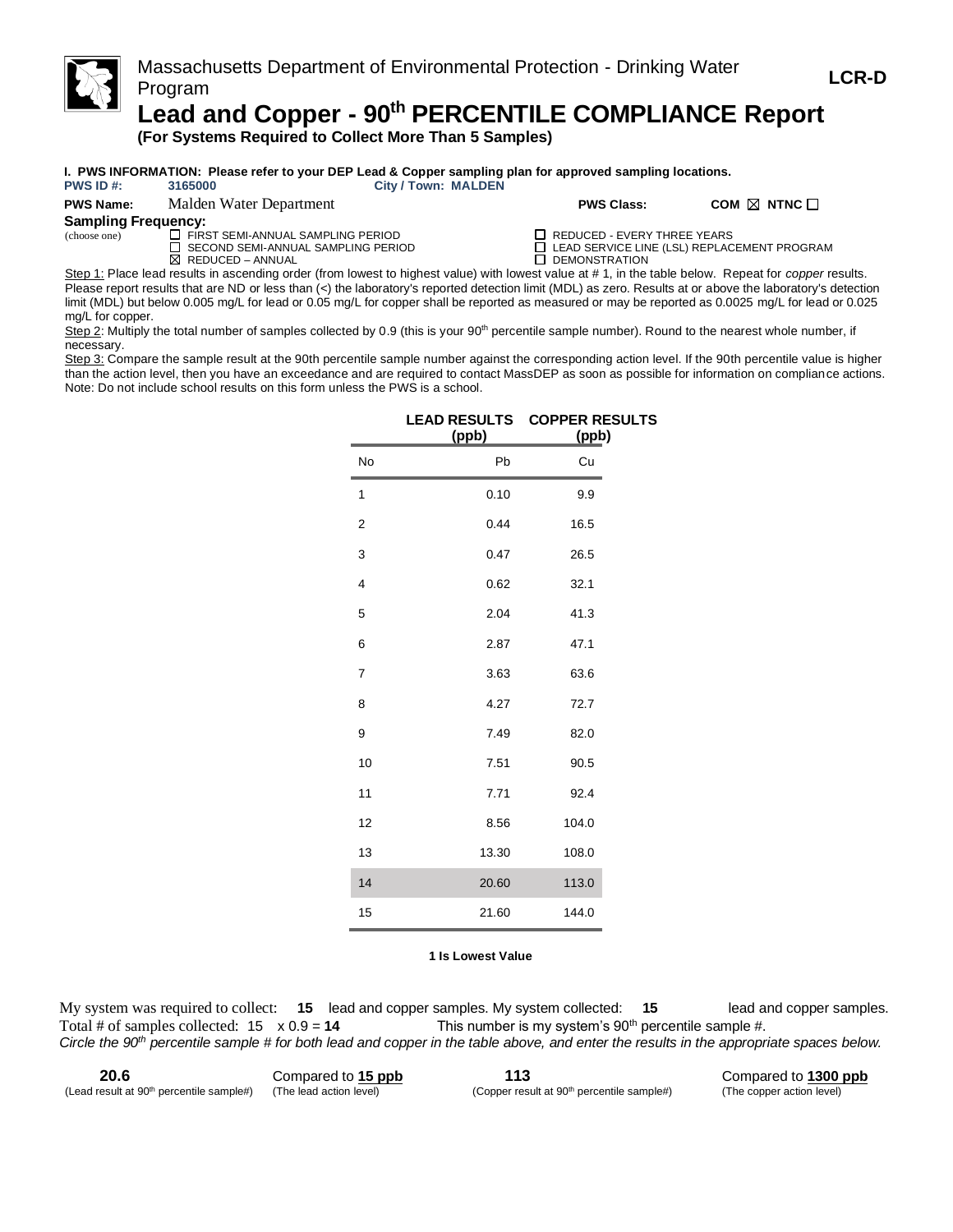

# **Lead and Copper - 90th PERCENTILE COMPLIANCE Report**

**(For Systems Required to Collect More Than 5 Samples)**

### **II. CERTIFICATION:**

Check and complete the correct statement for lead as determined by the above results. If you have an exceedance and you are a community system you must comply with the Consumer Confidence Rule (CCR) reporting requirements in accordance with 310 CMR 22.16A(4)(i)6.

- □ My system was **at or below** the lead action level.
- My system **exceeded** the lead action level and **2** sampling sites **exceeded** the lead action level.

(Insert # of samples)

Check and complete the correct statement for copper as determined from the above results. If you have an exceedance and you are a community system you must comply with the Consumer Confidence Rule (CCR) reporting requirements in accordance with 310 CMR 22.16A(4)(i)6.

My system was **at or below** the copper action level.

(Insert # of samples)

□ My system **exceeded** the copper action level and sampling sites **exceeded** the copper action level.

*My signature below indicates that all sampling sites on this report have been previously approved in writing by the DEP, and both the sites and sampling procedures used*  comply with 310 CMR 22.06B(7). I certify under penalty of law that I am the person authorized to fill out this form and the information contained herein is true, accurate and *complete to the best of my knowledge and belief.*

(f. 1

**Director, Planning and Sustainability November 2, 2021** Title Signature of PWS or Owner's Representative Communication of Dute Date